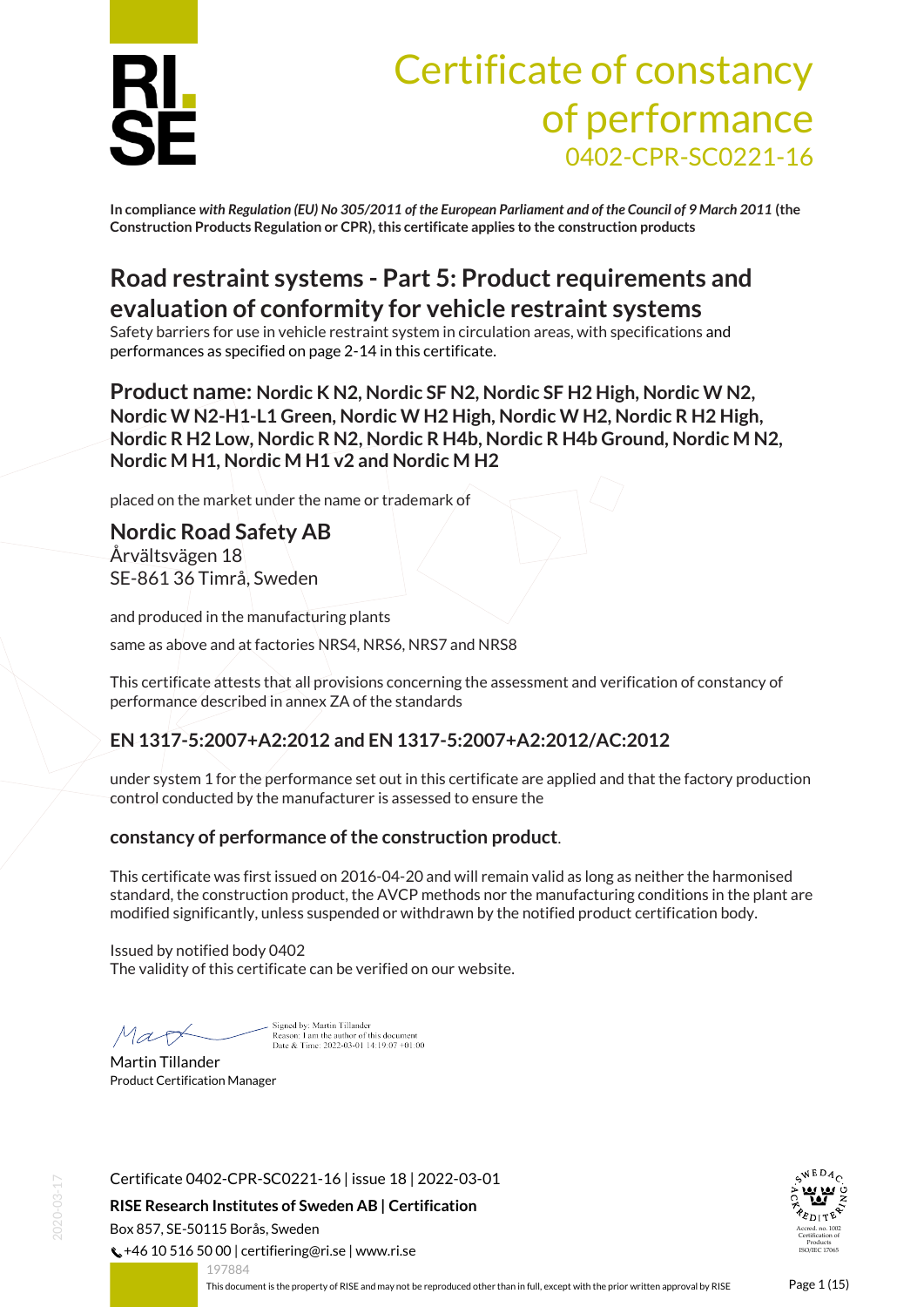

### **Specification**

| <b>Product</b>                                 | Description and configuration |                                              |  |  |
|------------------------------------------------|-------------------------------|----------------------------------------------|--|--|
|                                                | Post distance:                | $2.0$ m or $4.0$ m                           |  |  |
|                                                | Height above road surface:    | $0.63$ m (total), $0.55$ m (centre of rail)  |  |  |
| Nordic K <sub>N2</sub><br>CC <sub>2</sub> m/4m | Rail:                         | K-profile                                    |  |  |
|                                                | Mounting alternative          |                                              |  |  |
|                                                | Post embedment:               | min: 0.8 m, acceptable variation 0.8 -1.33 m |  |  |
|                                                | Steel post:                   | length: 1420 mm,                             |  |  |
|                                                |                               | acceptable variation 1420-1950 mm,           |  |  |
|                                                |                               | Sigma profile                                |  |  |

| Product                   | Description and configuration                                                                                      |                                                                                                                                                                                                                                                             |  |  |
|---------------------------|--------------------------------------------------------------------------------------------------------------------|-------------------------------------------------------------------------------------------------------------------------------------------------------------------------------------------------------------------------------------------------------------|--|--|
| <b>Nordic SF N2</b>       | Post distance:<br>Height above road surface:<br>Rail:<br>Mounting alternative                                      | 4.0 m<br>0.69 m (total), 0.58 m (centre of rail)<br>W- profile                                                                                                                                                                                              |  |  |
| CC <sub>4m</sub>          | Steel post:<br>Base plate:                                                                                         | C- profile<br>Length:<br>-for soil: 1.445 m, driven in soil 0.8 m<br>-for baseplate: 0.567<br>$260 \times 150 \times 16$ mm                                                                                                                                 |  |  |
| Nordic SF H2 High<br>CC2m | Post distance:<br>Height above road surface:<br>Rail:<br>Steel post<br>Top Guide:<br>Base plate:<br>Steel tube     | 2.0 <sub>m</sub><br>$1.2$ m/ $1.4$ m (total), 0.58 m (centre of rail)<br>W- profile<br>profile $55 \times 55$ mm<br>$120 \times 80 \times 5$ mm<br>$123 \times 88 \times 5$ mm<br>$210 \times 210 \times 25$ mm<br>length 1200 mm, $\varnothing$ 127 × 6 mm |  |  |
|                           | Height 1.2 m<br>Mounting alternative<br>Base plate<br>Post embedment in soil:<br>Steel post length:<br>Infillings: | Edge beam height 100 mm or road level<br>min 1.2 m<br>1031, 1131, 1181 mm<br>area 1000 × 171, 1120 × 92 mm <sup>*</sup><br>placed from centre of post away from road                                                                                        |  |  |
|                           | Height 1.4 m                                                                                                       |                                                                                                                                                                                                                                                             |  |  |
|                           | Mounting alternative<br>Base plate<br>Post embedment in soil:<br>Steel post length:<br>Infillings:                 | Edge beam height 100 mm or road level<br>min 1.2 m<br>1231, 1331, 1381 mm<br>area 1000 × 252, 1320 × 82 mm <sup>*</sup><br>placed from centre of post away from road                                                                                        |  |  |
|                           | not adding stiffness to the parapet.                                                                               | *Infillings width can increase in the lower area provided that the working width limit is not exceeded and                                                                                                                                                  |  |  |

[Certificate 0402-CPR-SC0221-16](#page-0-0) | issue 18 | 2022-03-01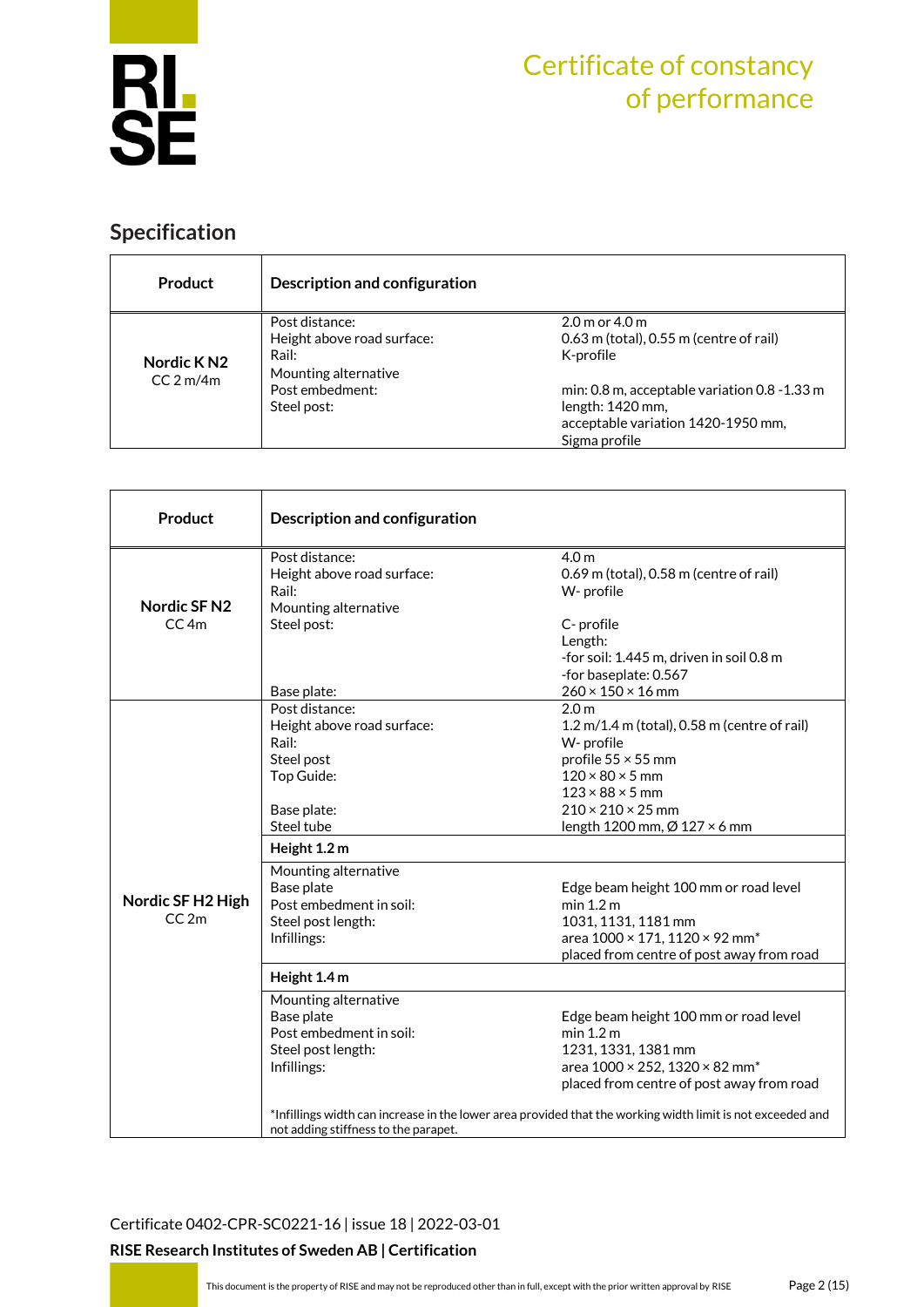

| <b>Product</b>                          | Description and configuration                                                                                                                                                                                                                              |                                                                                                                                                                                                                                                                                                                                                                                                                                                                                                                                                                                                                                       |  |
|-----------------------------------------|------------------------------------------------------------------------------------------------------------------------------------------------------------------------------------------------------------------------------------------------------------|---------------------------------------------------------------------------------------------------------------------------------------------------------------------------------------------------------------------------------------------------------------------------------------------------------------------------------------------------------------------------------------------------------------------------------------------------------------------------------------------------------------------------------------------------------------------------------------------------------------------------------------|--|
| Nordic WN2                              | Post distance:<br>Height above road surface:<br>Rail:                                                                                                                                                                                                      | 2.0 m or 4.0 m<br>0.70 m (total), 0.55 m (centre of rail)<br>W- profile                                                                                                                                                                                                                                                                                                                                                                                                                                                                                                                                                               |  |
| CC 2.0 m / 4.0 m                        | Mounting alternative<br>Post embedment:<br>Steel post:                                                                                                                                                                                                     | min: 0.8 m, acceptable variation 0.8 -1.24 m<br>length: 1420 mm, acceptable variation 1420-<br>1950 mm, Sigma profile                                                                                                                                                                                                                                                                                                                                                                                                                                                                                                                 |  |
| Nordic W N2-H1-<br>L1 Green<br>CC 5.0 m | Post distance:<br>Height above road surface:<br>Rail:<br>Mounting alternative<br>Steel post:<br>Base plate:                                                                                                                                                | 5.0 <sub>m</sub><br>0.730 m (total), 0.575 m (centre of rail)<br>W- profile<br>C-profile 120 × 65 × 26 mm, thickness 4 mm Length!<br>-for soil: 1.445 m, driven in soil 0.80 m<br>-for baseplate: 0.567 m<br>$260 \times 150 \times 16$ mm                                                                                                                                                                                                                                                                                                                                                                                            |  |
|                                         | Height above road surface:<br>Post distance:<br>Steel post base plate: "Test Post" *<br>"CE Post"<br>Steel foundation:<br>Steel post dimensions:<br>Length with Edge beam +100 mm:<br>$-100$ mm:<br>$0 \, \text{mm}$ :<br>Edge beam height:<br>Steel rail: | 1.2 m (total), 0.575 m (center of lower rail)<br>1.4 m (total), 0.575 m (center of lower rail)<br>2.2 m including noise barrier wood screen<br>3.0 m including noise barrier PC-plate<br>3.5 m including suicide protection<br>1.8 and $2.0 \text{ m}$<br>365 × 340 mm, thickness 25 mm (offset post)<br>210 × 210 mm, thickness 25 mm (center post)<br>Ø127, thickness 6 mm, length=1.2 m<br>Square 60 mm, thickness 8 mm<br>1040 mm, 1240 mm<br>1240 mm, 1440 mm<br>1140 mm, 1340 mm<br>$-0.10$ m, 0 m, 0.10 m<br>Top rail: Rectangular 120 × 80 x 5 mm<br>Semi-rectangular 123 × 88 x 5 mm                                         |  |
| Nordic W H2 High<br>CC 1.8 and 2.0 m    | Suicide protection:<br>1000-00167 rev 1 and 1000-00168 rev 1                                                                                                                                                                                               | Lower rail: W-profile $306 \times 83 \times 3$ mm<br>For parapet alternative: All variants<br>H: max 3.5 m, W=1.8 and 2.0. m<br>Steel mesh<br>Mesh size: 50 x 70 mm<br>Wire thickness: Ø5-8 mm<br>Steel slats<br>Open distance between slats: max 80 mm<br>Slat alt 1:<br>Profile: 20-40 x 20-50 mm, thickness 2-3.2 mm<br>Slat alt 2:<br>Profile: Ø21.3-48.3 mm, thickness 2-3.2 mm<br>Maximum weight evenly distributed: 183 kg<br>Horizontal profiles<br>Alt 1: L-profile 50 x50 mm, thickness 5 mm<br>Maximum weight evenly distributed: 183 kg<br>Alt 2: Ø48.3 mm, thickness 3.2 mm<br>Maximum weight evenly distributed: 122 kg |  |

[Certificate 0402-CPR-SC0221-16](#page-0-0) | issue 18 | 2022-03-01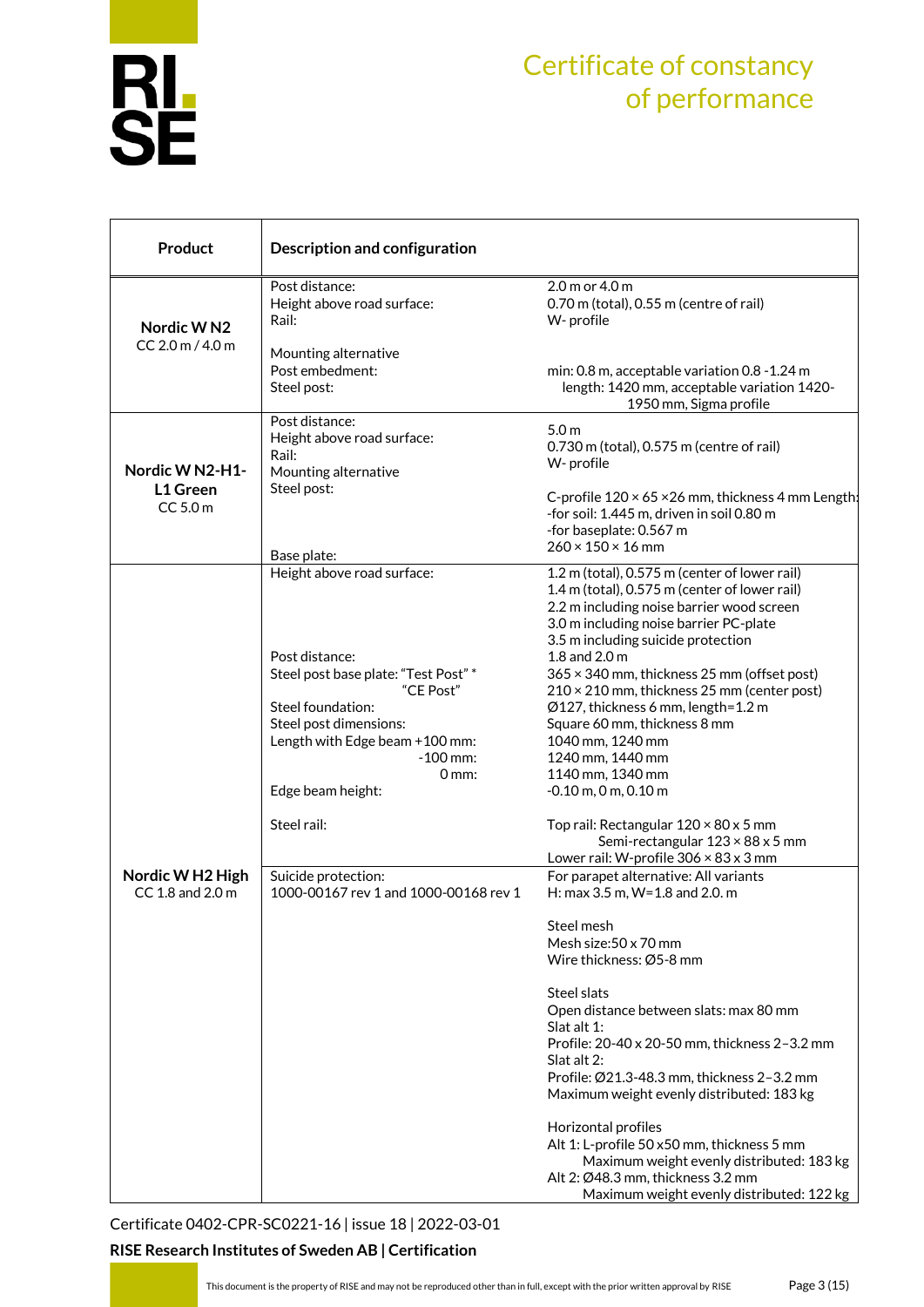

|                        |                                                   | Alt 3: Square profile 50 x30 mm, thickness 2.5 mm<br>Maximum weight evenly distributed: 160 kg                                             |
|------------------------|---------------------------------------------------|--------------------------------------------------------------------------------------------------------------------------------------------|
|                        | Noise barrier - PC plate<br>300000046 rev 0       | For parapet alternative: All variants                                                                                                      |
|                        |                                                   | H=max 3.05 m, W= 1.8 and 2.0 m                                                                                                             |
|                        |                                                   | 12 mm Polycarbonate                                                                                                                        |
|                        |                                                   | Post: UPE 80-profile                                                                                                                       |
|                        |                                                   | Reinforcement L-profiles: 50 x 50 x 5 mm                                                                                                   |
|                        |                                                   | Bracket thickness 6 mm for W=2.0 m                                                                                                         |
|                        |                                                   | Bracket thickness 8 mm for W=1.8 and 2.0 m                                                                                                 |
|                        |                                                   |                                                                                                                                            |
|                        | Noise barrier - Wood screen                       | For parapet alternative: All variants with post                                                                                            |
|                        | 300000045 rev 0                                   | spacing 2.0 m                                                                                                                              |
|                        |                                                   |                                                                                                                                            |
|                        |                                                   | H=2.33 m, W=1.975 m                                                                                                                        |
|                        |                                                   | Wood panel: height 110 mm, thickness 30-45 mm                                                                                              |
|                        |                                                   | Post: L-profile 65 x 50 x 7 mm                                                                                                             |
|                        |                                                   | Bracket thickness 8 mm                                                                                                                     |
|                        |                                                   |                                                                                                                                            |
|                        |                                                   | Infillings at parapet height:                                                                                                              |
|                        |                                                   | 1.2 m: Area $1000 \times 195$ mm, $1120 \times 122$ mm <sup>*</sup><br>1.4 m: Area $1000 \times 273$ mm, $1320 \times 113$ mm <sup>*</sup> |
|                        |                                                   |                                                                                                                                            |
|                        |                                                   | Placed from centre of post away from road                                                                                                  |
|                        | exceeded and not adding stiffness to the parapet. | *Infillings width can increase in the lower area provided that the working width is not                                                    |
|                        | Post distance:                                    | 1.8 <sub>m</sub>                                                                                                                           |
|                        | Height above road surface:                        | $1.2$ m/1.4 m (total), 0.55 m (centre of rail)                                                                                             |
|                        | Rail:                                             | W- profile                                                                                                                                 |
|                        | Top guide:                                        | U-profile                                                                                                                                  |
|                        | Height 1.2 m                                      |                                                                                                                                            |
|                        | Steel post:                                       | length: 1040, 1140, 1170 and 1370 mm                                                                                                       |
|                        |                                                   | profile: $55 \times 55$ mm                                                                                                                 |
|                        | Mounting alternative                              |                                                                                                                                            |
|                        | Post embedment in concrete:                       | min: 0.28 m                                                                                                                                |
|                        | Post embedment in soil:                           | min: 1.2 m                                                                                                                                 |
|                        | Base plate:                                       | plate: 210 × 210 × 25 mm                                                                                                                   |
| Nordic W <sub>H2</sub> | Steel tube                                        | length: 1200 mm, profile: Ø 127 × 6 mm                                                                                                     |
| $CC$ 1.8 $m$           | Infillings:                                       | area: $1145 \times 120$ , $1000 \times 279$ mm                                                                                             |
|                        |                                                   |                                                                                                                                            |
|                        |                                                   | placed from centre of post away from road                                                                                                  |
|                        | Height 1.4 m                                      |                                                                                                                                            |
|                        | Steel post:                                       | length: 1240, 1340 and 1370 mm                                                                                                             |
|                        |                                                   | profile: $55 \times 55$ mm                                                                                                                 |
|                        | Mounting alternative:                             |                                                                                                                                            |
|                        | Post embedment in soil:                           | min: 1.2 m                                                                                                                                 |
|                        | Base plate:                                       | plate: $210 \times 210 \times 25$ mm                                                                                                       |
|                        | Steel tube:                                       | length: 1200 mm, profile: $\varnothing$ 127 × 6 mm                                                                                         |
|                        | Infillings:                                       | area: 1345 × 105, 1000 × 387 mm                                                                                                            |
|                        |                                                   | placed from centre of post away from road                                                                                                  |

[Certificate 0402-CPR-SC0221-16](#page-0-0) | issue 18 | 2022-03-01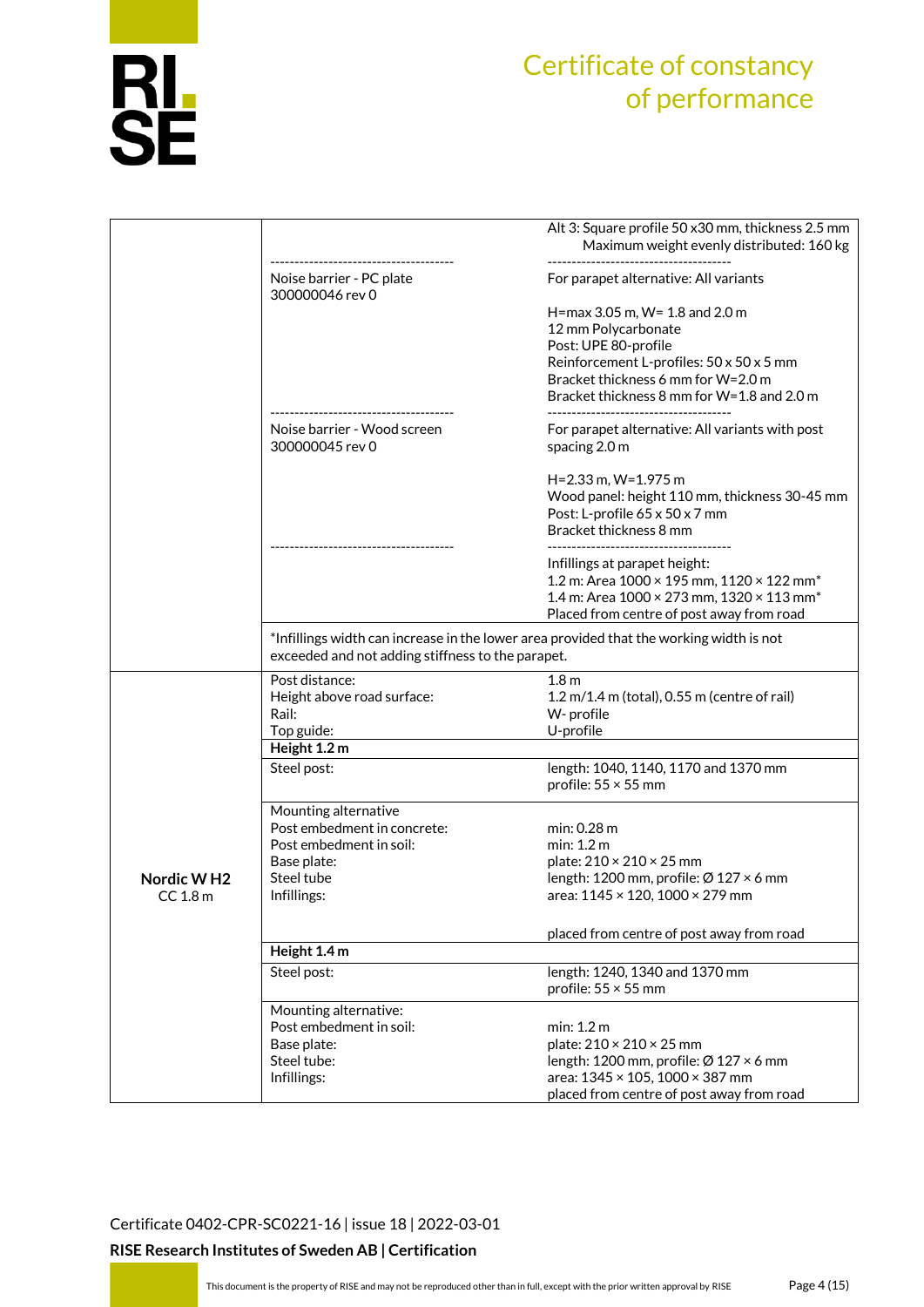

| <b>Product</b>                       | Description and configuration                                                                                                                    |                                                                                                                                                                                                                                                                                                                                                                                                                                                                                                                                    |  |  |  |
|--------------------------------------|--------------------------------------------------------------------------------------------------------------------------------------------------|------------------------------------------------------------------------------------------------------------------------------------------------------------------------------------------------------------------------------------------------------------------------------------------------------------------------------------------------------------------------------------------------------------------------------------------------------------------------------------------------------------------------------------|--|--|--|
|                                      | Height above road surface:<br>Post distance:<br>Steel post base plate: "Test Post" *<br>"CE Post"<br>Steel foundation:<br>Steel post dimensions: | 1.2 m (total), 0.465 m (centre of lower rail)<br>1.4 m (total), 0.465 m (centre of lower rail)<br>2.2 m including noise barrier wood screen<br>3.0 m including noise barrier PC-plate<br>3.5 m including suicide protection<br>1.8 and 2.0 m<br>365 × 340 mm, thickness 25 mm (offset post)<br>210 × 210 mm, thickness 25 mm (center post)<br>Ø127, thickness 6 mm, length=1.2 m<br>Square 60 mm, thickness 8 mm<br>Length:<br>-for steel foundation: 1.181 m or 1.381 m<br>-for baseplate: 1.031 m, 1.131 m 1.231 m or 1.431<br>m |  |  |  |
|                                      | Edge beam height:<br>Steel rail:                                                                                                                 | $-0.10$ m, 0 m, 0.10 m<br>Top rail: Rectangular 120 × 80 x 5 mm<br>Top rail: Semi-rectangular 123 × 88 x 5 mm<br>Lower rails: 2 Tubes, Ø88.9 mm, thickness 3.2 mm                                                                                                                                                                                                                                                                                                                                                                  |  |  |  |
|                                      | Suicide protection:<br>1000-00167 rev 1 and 1000-00168 rev 1                                                                                     | For parapet alternative: All variants<br>H: max 3.5 m, W=1.8 and 2.0. m                                                                                                                                                                                                                                                                                                                                                                                                                                                            |  |  |  |
|                                      |                                                                                                                                                  | Steel mesh<br>Mesh size:50 x 70 mm<br>Wire thickness: Ø5-8 mm                                                                                                                                                                                                                                                                                                                                                                                                                                                                      |  |  |  |
| Nordic R H2 High<br>CC 1.8 and 2.0 m |                                                                                                                                                  | Steel slats<br>Open distance between slats: max 80 mm<br>Slat alt 1:<br>Profile: 20-40 x 20-50 mm, thickness 2-3.2 mm<br>Slat alt 2:<br>Profile: Ø21.3-48.3 mm, thickness 2-3.2 mm<br>Maximum weight evenly distributed: 183 kg                                                                                                                                                                                                                                                                                                    |  |  |  |
|                                      |                                                                                                                                                  | Horizontal profiles<br>Alt 1: L-profile 50 x50 mm, thickness 5 mm<br>Maximum weight evenly distributed: 183 kg<br>Alt 2: Ø48.3 mm, thickness 3.2 mm<br>Maximum weight evenly distributed: 122 kg<br>Alt 3: Square profile 50 x30 mm, thickness 2.5 mm<br>Maximum weight evenly distributed: 160 kg<br>--------------------------------------                                                                                                                                                                                       |  |  |  |
|                                      | Noise barrier - PC plate<br>300000046 rev 0                                                                                                      | For parapet alternative: All variants<br>H=max 3.05 m, W= 1.8 and 2.0 m<br>12 mm Polycarbonate<br>Post: UPE 80-profile<br>Reinforcement L-profiles: 50 x 50 x 5 mm<br>Bracket thickness 6 mm for W=2.0 m<br>Bracket thickness 8 mm for W=1.8 and 2.0 m                                                                                                                                                                                                                                                                             |  |  |  |
|                                      | Noise barrier - Wood screen<br>300000045 rev 0                                                                                                   | For parapet alternative: All variants with post<br>spacing 2.0 m                                                                                                                                                                                                                                                                                                                                                                                                                                                                   |  |  |  |

[Certificate 0402-CPR-SC0221-16](#page-0-0) | issue 18 | 2022-03-01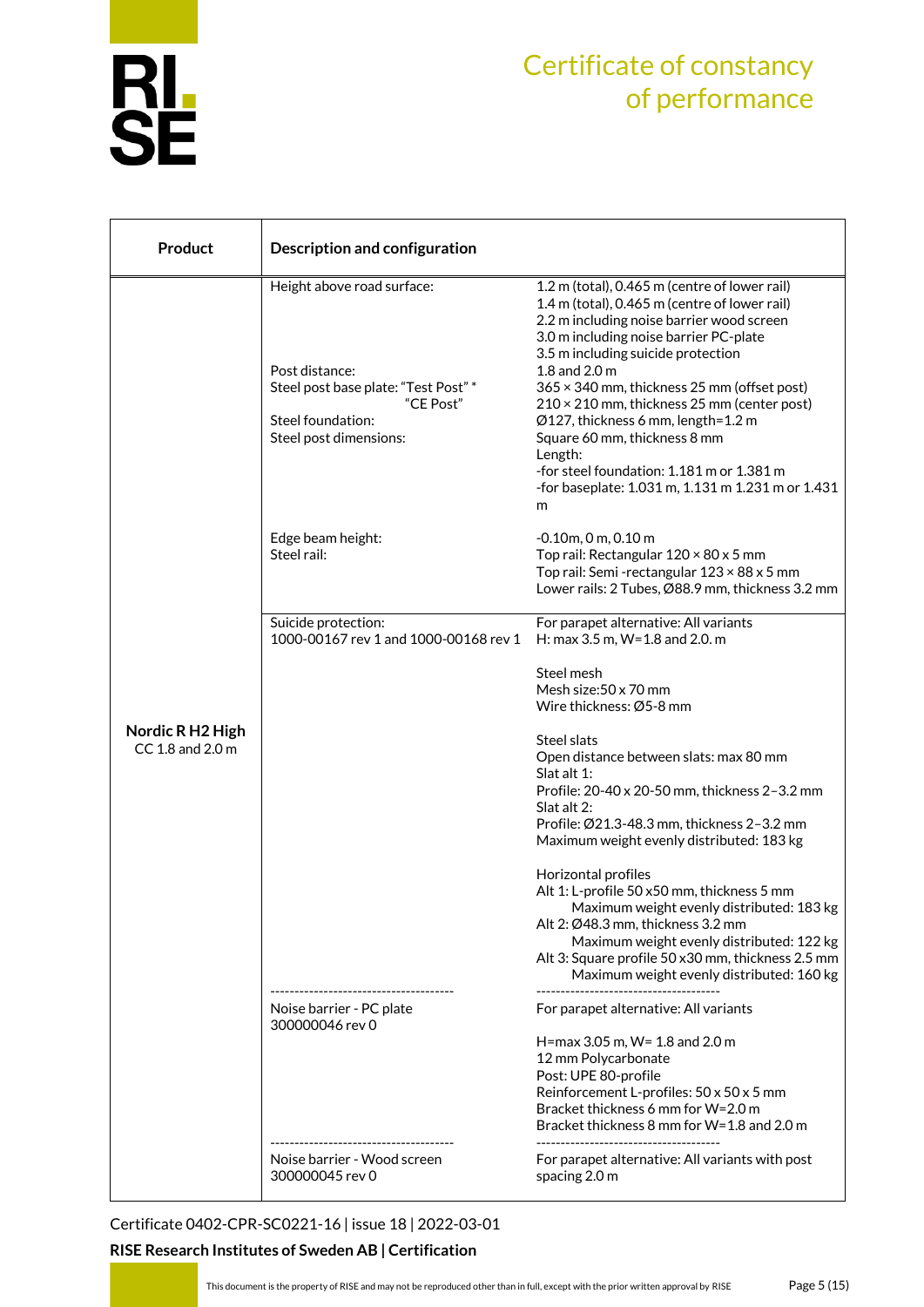

|                       |                                                                                         | H=2.33 m, W=1.975 m                                                 |  |  |  |  |
|-----------------------|-----------------------------------------------------------------------------------------|---------------------------------------------------------------------|--|--|--|--|
|                       |                                                                                         | Wood panel: height 110 mm, thickness 30-45 mm                       |  |  |  |  |
|                       |                                                                                         |                                                                     |  |  |  |  |
|                       |                                                                                         | Post: L-profile 65 x 50 x 7 mm                                      |  |  |  |  |
|                       |                                                                                         | Bracket thickness 8 mm                                              |  |  |  |  |
|                       |                                                                                         |                                                                     |  |  |  |  |
|                       |                                                                                         |                                                                     |  |  |  |  |
|                       |                                                                                         | Infillings at parapet height:                                       |  |  |  |  |
|                       |                                                                                         | 1.2 m: Area $1000 \times 195$ mm, $1120 \times 122$ mm <sup>*</sup> |  |  |  |  |
|                       |                                                                                         |                                                                     |  |  |  |  |
|                       |                                                                                         | 1.4 m: Area $1000 \times 273$ mm, $1320 \times 113$ mm <sup>*</sup> |  |  |  |  |
|                       |                                                                                         | Placed from centre of post away from road                           |  |  |  |  |
|                       | *Infillings width can increase in the lower area provided that the working width is not |                                                                     |  |  |  |  |
|                       | exceeded and not adding stiffness to the parapet.                                       |                                                                     |  |  |  |  |
|                       |                                                                                         |                                                                     |  |  |  |  |
|                       | Height above road surface:                                                              | 0.73m (total), 0.465 m (center of lower rail)                       |  |  |  |  |
|                       | Post distance:                                                                          | 2.0 <sub>m</sub>                                                    |  |  |  |  |
|                       | Steel rail:                                                                             | 2 Tubes, Ø88.9 mm, thickness 3.2 mm                                 |  |  |  |  |
|                       |                                                                                         |                                                                     |  |  |  |  |
| <b>Nordic RH2 Low</b> | Mounting alternative                                                                    |                                                                     |  |  |  |  |
|                       | Steel post dimensions:                                                                  | C-profile $120 \times 65$ mm, thickness 4 mm                        |  |  |  |  |
| $CC$ 2.0 $m$          |                                                                                         | Length:                                                             |  |  |  |  |
|                       |                                                                                         |                                                                     |  |  |  |  |
|                       |                                                                                         | -for soil: 1.445 m, driven in soil 0.81 m                           |  |  |  |  |
|                       |                                                                                         | -for base plate: 0.567 m                                            |  |  |  |  |
|                       | Base plate:                                                                             | $260 \times 150 \times 16$ mm                                       |  |  |  |  |
|                       |                                                                                         |                                                                     |  |  |  |  |
|                       | Height above road surface:                                                              | 0.73m (total), 0.465 m (center of lower rail)                       |  |  |  |  |
|                       | Post distance:                                                                          | 4.0 <sub>m</sub>                                                    |  |  |  |  |
|                       | Steel rail:                                                                             | 2 Tubes, Ø88.9 mm, thickness 2.6 mm                                 |  |  |  |  |
|                       | Mounting alternative                                                                    |                                                                     |  |  |  |  |
| Nordic RN2            |                                                                                         |                                                                     |  |  |  |  |
| $CC$ 4.0 m            | Steel post:                                                                             | C-profile 120 × 65 mm, thickness 4 mm                               |  |  |  |  |
|                       |                                                                                         | Length:                                                             |  |  |  |  |
|                       |                                                                                         | -for soil: 1.515 m, driven in soil 0.8 m                            |  |  |  |  |
|                       |                                                                                         |                                                                     |  |  |  |  |
|                       |                                                                                         | -for base plate: 0.637 m                                            |  |  |  |  |
|                       | Base plate:                                                                             | $260 \times 150 \times 16$ mm                                       |  |  |  |  |
|                       | Height above road surface:                                                              | 1.50 m (total), 0.510 m (center of lower rail)                      |  |  |  |  |
|                       |                                                                                         | 2.0 m, including Nordic BS Nordre                                   |  |  |  |  |
|                       |                                                                                         |                                                                     |  |  |  |  |
|                       |                                                                                         |                                                                     |  |  |  |  |
|                       |                                                                                         | ≤3.5 m, including Nordic Suicide Protection                         |  |  |  |  |
|                       |                                                                                         |                                                                     |  |  |  |  |
|                       |                                                                                         | ≤5.0 m, including Nordic BS NB                                      |  |  |  |  |
|                       |                                                                                         | 1.8 m, including screen Skuru Vertical/Angle                        |  |  |  |  |
|                       |                                                                                         |                                                                     |  |  |  |  |
|                       | Post distance:                                                                          | 2.0 m or 2.2 m                                                      |  |  |  |  |
|                       |                                                                                         |                                                                     |  |  |  |  |
|                       | Steel post dimensions:                                                                  | H-profile; HEB120                                                   |  |  |  |  |
|                       |                                                                                         | Length:                                                             |  |  |  |  |
|                       |                                                                                         | -Baseplate on edge beam (h=130 mm): 1.365 m                         |  |  |  |  |
|                       |                                                                                         |                                                                     |  |  |  |  |
|                       |                                                                                         | -Baseplate on edge beam (h=0 mm): 1.495 m                           |  |  |  |  |
|                       |                                                                                         | -Gap 50 mm footplate to edge beam: 1.315 m                          |  |  |  |  |
|                       |                                                                                         |                                                                     |  |  |  |  |
|                       | Base plate:                                                                             | Alternative 1:                                                      |  |  |  |  |
|                       |                                                                                         |                                                                     |  |  |  |  |
| Nordic R H4b          |                                                                                         | Plate: 345 × 275 mm                                                 |  |  |  |  |
| $CC$ 2.0 m and 2.2 m  |                                                                                         | Thickness: 30 mm                                                    |  |  |  |  |
|                       |                                                                                         | Position: 45 mm post to centre bolt hole                            |  |  |  |  |
|                       |                                                                                         | 4 bolts                                                             |  |  |  |  |
|                       |                                                                                         |                                                                     |  |  |  |  |
|                       |                                                                                         | Alternative 2:                                                      |  |  |  |  |
|                       |                                                                                         | Plate: 345 × 275 mm                                                 |  |  |  |  |
|                       |                                                                                         | Thickness: 40 mm                                                    |  |  |  |  |
|                       |                                                                                         |                                                                     |  |  |  |  |
|                       |                                                                                         | Position: 75 mm post to centre bolt hole                            |  |  |  |  |
|                       |                                                                                         | 4 bolts                                                             |  |  |  |  |
|                       |                                                                                         | Alternative 3:                                                      |  |  |  |  |
|                       |                                                                                         | Plate: 450 × 450 mm                                                 |  |  |  |  |
|                       |                                                                                         |                                                                     |  |  |  |  |
|                       |                                                                                         | Thickness: 30 mm                                                    |  |  |  |  |
|                       |                                                                                         | Position: 100 mm post to centre bolt hole                           |  |  |  |  |
|                       |                                                                                         | 6 bolts                                                             |  |  |  |  |
|                       |                                                                                         |                                                                     |  |  |  |  |

[Certificate 0402-CPR-SC0221-16](#page-0-0) | issue 18 | 2022-03-01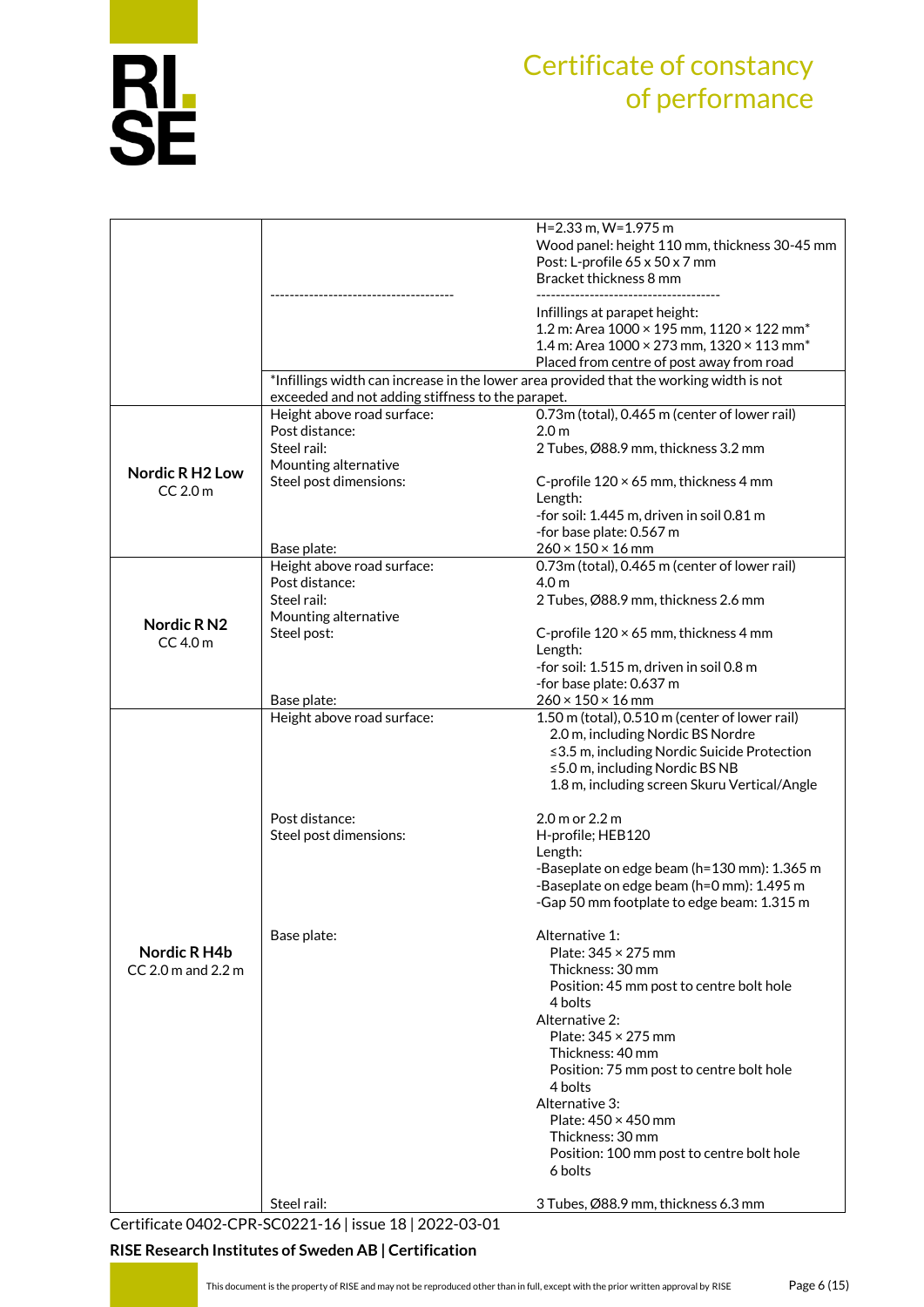

|                                        | Noise barrier - Nordic BS Nordre                            | For parapet alternative: cc 2.0 m<br>$H=2m$ , $W=2m$<br>20 mm Plexiglas<br>Post: U-profile with different flange length<br>25-80×120×25-80×5 mm<br>Upper and lower U-profile 60×50×60×5 mm                                                                                                         |
|----------------------------------------|-------------------------------------------------------------|----------------------------------------------------------------------------------------------------------------------------------------------------------------------------------------------------------------------------------------------------------------------------------------------------|
|                                        | Noise barrier - Nordic BS Nordre ver 2                      | For parapet alternative: cc 2.0 m<br>$H=2m$ , $W=2m$<br>20 mm Plexiglas<br>Post: U-profile with different flange length 25-<br>80×120×25-80×5 mm<br>Upper U-profile 70×50×70×5 mm<br>Lower U-profile 60×50×60×5 mm<br>--------------------------------                                             |
|                                        | Suicide Protection                                          | For parapet alternative: cc 2.0 m<br>H: max 3.5 m                                                                                                                                                                                                                                                  |
|                                        |                                                             | Steel mesh<br>Mesh size: 50 x 70 mm<br>Wire thickness: Ø5-8 mm                                                                                                                                                                                                                                     |
|                                        |                                                             | Steel slats<br>Open distance between slats: max 80 mm<br>Slat alt 1:<br>Profile: 20-40 x 20-50 mm, thickness 2-3.2 mm<br>Slat alt 2:<br>Profile: Ø21.3-48.3 mm, thickness 2-3.2 mm<br>Maximum weight evenly distributed: 183 kg                                                                    |
|                                        |                                                             | Horizontal profiles<br>Alt 1: L-profile 50 x50 mm, thickness 5 mm<br>Maximum weight evenly distributed: 183 kg<br>Alt 2: Ø48.3 mm, thickness 3.2 mm<br>Maximum weight evenly distributed: 122 kg<br>Alt 3: Square profile 50 x30 mm, thickness 2.5 mm<br>Maximum weight evenly distributed: 160 kg |
|                                        | Noise barrier - Nordic BS noise barrier                     | For parapet alternative: cc 2.0 m<br>$H \le 5.0$ m, W=2.0 m<br>Acoustic element : Transparent sheet,<br>thickness: 12 mm<br>Post: UPE 80 for H ≤ 3.0 m<br>UPE 100-180 for 3.0 m < H ≤ 5.0 m                                                                                                        |
|                                        | Screen - Skuru Vertical/Angle                               | For parapet alternative: cc 2.0 m<br>$H = 1.8$ m, $W = 2.0$ m<br>Screen: Transparent sheet, thickness 12 mm<br>Post: U-profile 160 x 25-80 mm, thickness 5 mm                                                                                                                                      |
|                                        | Height above road surface:                                  | 1.50 m (total), 0.510 m (center of low rail)<br>2.0 m including Nordic BS Nordre noise barrier<br>2.5 m including Nordic BS noise barrier                                                                                                                                                          |
| Nordic R H4b<br>Ground<br>$CC$ 2.0 $m$ | Post distance:<br>Steel post dimensions:<br>Post embedment: | 2.0 <sub>m</sub><br>Steel tube, Ø133 mm, thickness 6.0 mm<br>Length 2.80 m<br>min 1.3 m                                                                                                                                                                                                            |

[Certificate 0402-CPR-SC0221-16](#page-0-0) | issue 18 | 2022-03-01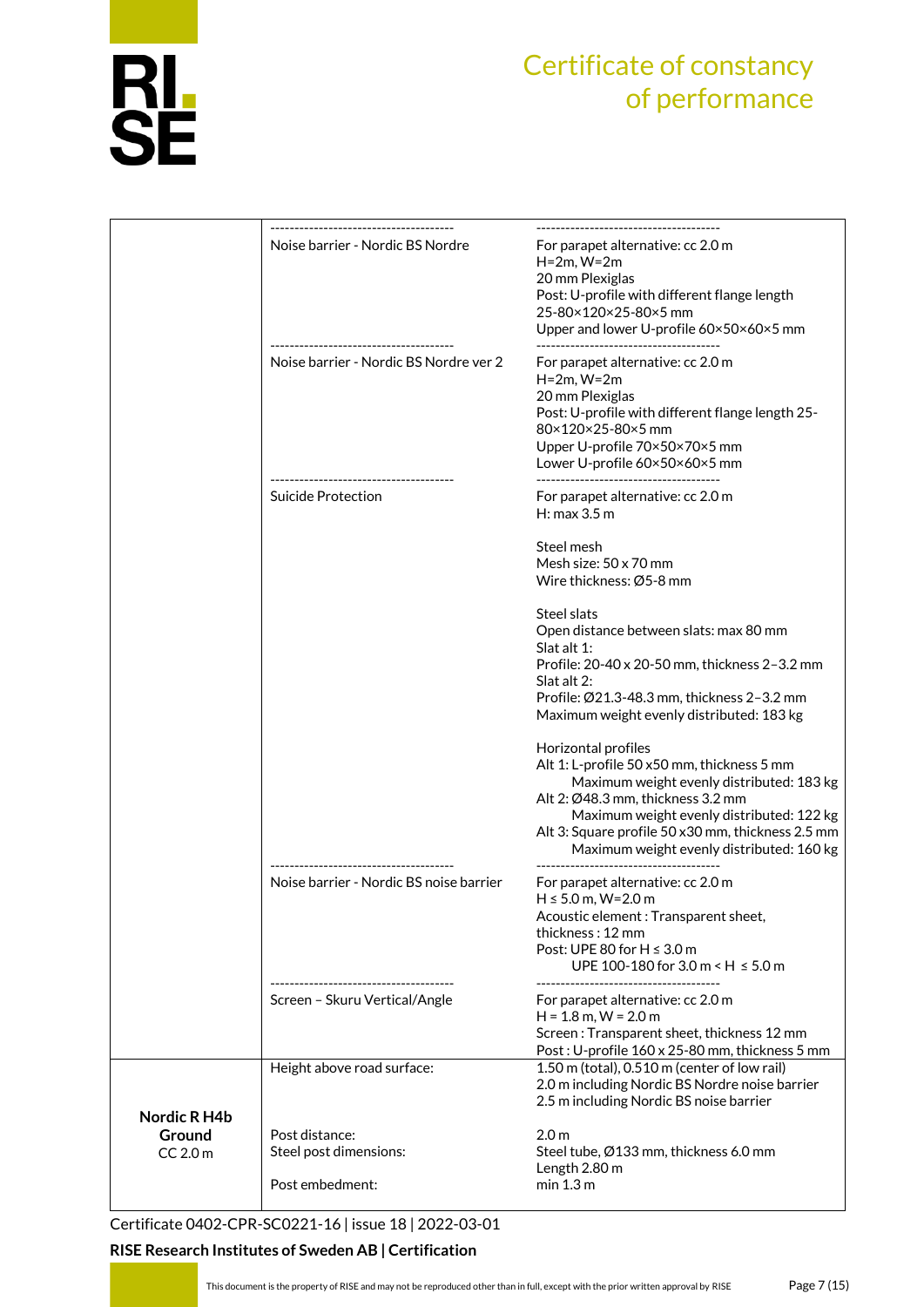

| Steel rail:    | 3 Tubes, Ø88.9 mm, thickness 6.3 mm                                                                                                                                                         |
|----------------|---------------------------------------------------------------------------------------------------------------------------------------------------------------------------------------------|
| Noise barrier: | <br>Nordic BS Nordre noise barrier<br>$H=2m$ , $W=2m$<br>20 mm Plexiglas<br>Post: U-profile with different flange length<br>25-80×120×25-80×5 mm<br>Upper and lower U-profile 60×50×60×5 mm |
|                | Nordic BS noise barrier<br>$H \leq 2.5$ m, W=2m<br>12 mm Polycarbonate<br>Post: UPE 80                                                                                                      |

| Product                              | <b>Description and configuration</b>                                                                      |                                                                                                                                                                                                                                                              |  |  |  |
|--------------------------------------|-----------------------------------------------------------------------------------------------------------|--------------------------------------------------------------------------------------------------------------------------------------------------------------------------------------------------------------------------------------------------------------|--|--|--|
|                                      | Post distance:<br>Height from road surface:                                                               | 4.0 <sub>m</sub><br>0.6 m (total), 0.55 m (Center of rail)                                                                                                                                                                                                   |  |  |  |
|                                      | Post dimensions:                                                                                          | C 108 x 48 x 19 mm, thickness 4 mm<br>Length:<br>-for soil: 0.885 m, driven in soil 0.30 m<br>-for asphalt: 0.985 m, driven in asphalt 0.30 m<br>-for baseplate: 0.506 m                                                                                     |  |  |  |
| Nordic M <sub>N2</sub><br>$CC$ 4.0 m | Rail:                                                                                                     | oval open M profile 200 × 104 mm,<br>thickness 3 mm                                                                                                                                                                                                          |  |  |  |
|                                      | Socket:                                                                                                   | Closed profile 120 x 60 mm,<br>Thickness 5 mm<br>-for soil: length 800 mm<br>-for asphalt: length 400 mm                                                                                                                                                     |  |  |  |
|                                      | Baseplate:                                                                                                | Plate 250 x 130 x 16 mm                                                                                                                                                                                                                                      |  |  |  |
| Nordic MH1<br>$CC$ 3.0 $m$           | Post distance:<br>Height from road surface:<br>Rail:<br>Joint plate for open profile:<br>Foundation post: | 3.0 m, mounted in ground tubes<br>0.7 m (total), 0.65 m (Center of rail)<br>1 oval open M profile 200 × 100 mm,<br>thickness 3 mm<br>$532 \times 332$ mm, thickness 4 mm.<br>C profile 120 × 60 mm, thickness 5 mm and length<br>800 mm, driven into ground. |  |  |  |
|                                      | Steel post:                                                                                               | C profile $108 \times 48 \times 18$ mm, thickness 5 mm<br>Length: 985 mm, driven into foundation 300 mm.                                                                                                                                                     |  |  |  |
| Nordic MH1 v2<br>$CC$ 3.0 $m$        | Height from road surface:<br>Post distance:<br>Post dimensions:                                           | 0.7 m (total), 0.65 m (Center of rail)<br>3.0 <sub>m</sub><br>C 108 x 48 x 19 mm, thickness 4mm<br>Length:<br>-for soil: 0.985 m, driven in soil 0.30 m<br>-for asphalt: 0.985 m, driven in asphalt 0.30 m<br>-for baseplate: 0.606 m                        |  |  |  |
|                                      | Rail:                                                                                                     | Oval open M profile $200 \times 104$ mm,<br>Thickness 3 mm                                                                                                                                                                                                   |  |  |  |
|                                      | Socket:                                                                                                   | Closed profile 120 x 60 mm,                                                                                                                                                                                                                                  |  |  |  |

[Certificate 0402-CPR-SC0221-16](#page-0-0) | issue 18 | 2022-03-01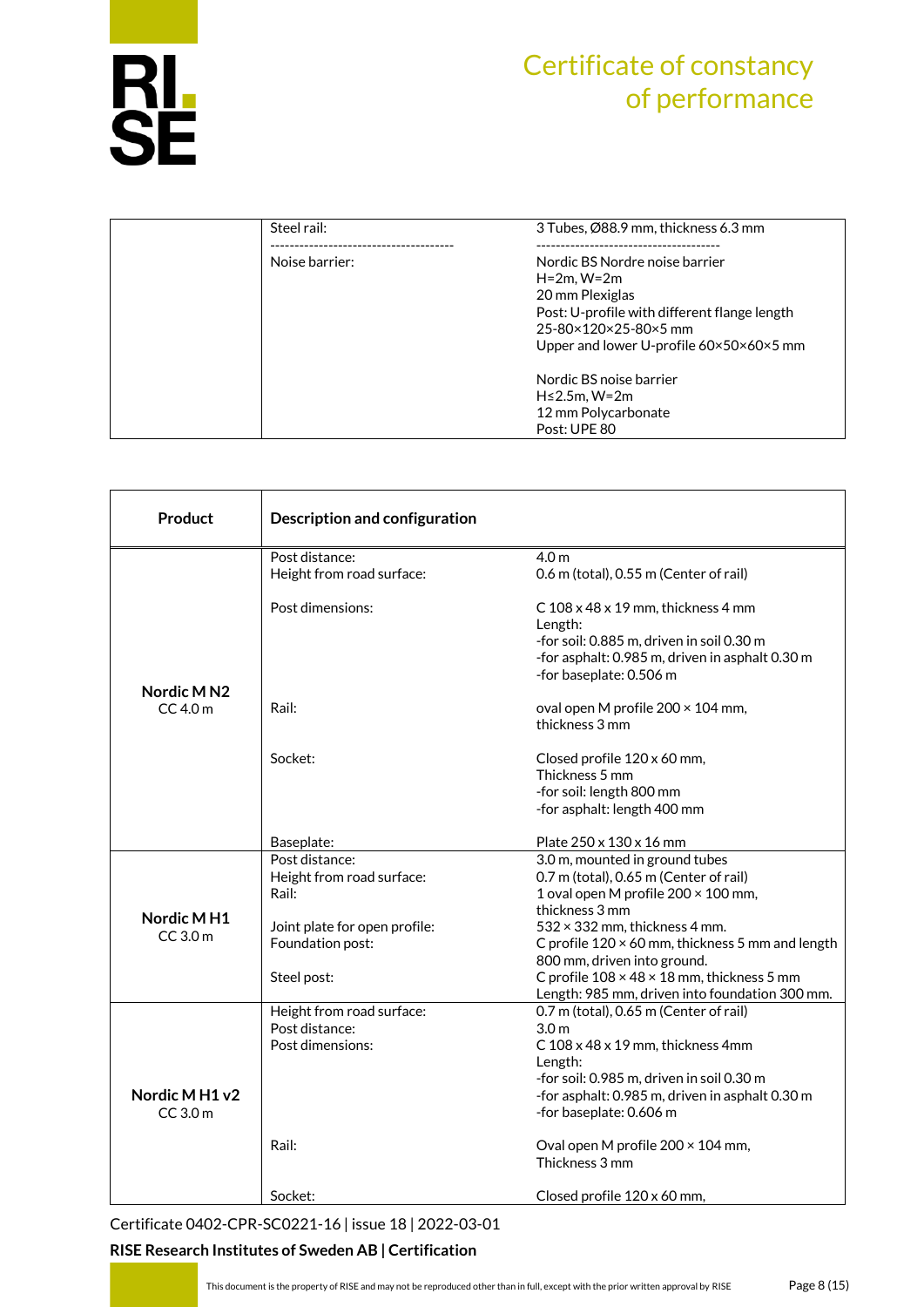

|                        |                               | Thickness: 5 mm,                                       |
|------------------------|-------------------------------|--------------------------------------------------------|
|                        |                               | -for soil: length 800 mm                               |
|                        |                               | -for asphalt: length 400 mm                            |
|                        |                               |                                                        |
|                        | Baseplate:                    | Plate min $200 \times 130$ mm                          |
|                        |                               | Thickness min 16 mm                                    |
|                        | GC attachment:                | Pipe $88.9 \times 2.6$ mm                              |
|                        |                               | Bar diameter 18 mm                                     |
|                        |                               |                                                        |
|                        | Height from road surface:     | 0.73 m                                                 |
|                        | Post distance:                | 1.33 m                                                 |
|                        | Post dimension:               | C profile $124 \times 58 \times 29$ mm, thickness 5 mm |
|                        |                               | Length: 1113 mm, driven into foundation 400 mm         |
| Nordic MH <sub>2</sub> | Rail:                         | M profile $204 \times 104$ mm,                         |
|                        |                               | thickness 4 mm                                         |
| $CC$ 1.33 $m$          |                               |                                                        |
|                        | Joint plate for open profile: | $636 \times 328$ mm, thickness 4 mm                    |
|                        | Foundation post:              | Closed profile $140 \times 70$ mm                      |
|                        |                               | Thickness: 5mm                                         |
|                        |                               | Length: 1000 mm, driven into ground                    |
|                        |                               |                                                        |

[Certificate 0402-CPR-SC0221-16](#page-0-0) | issue 18 | 2022-03-01 **RISE Research Institutes of Sweden AB | Certification**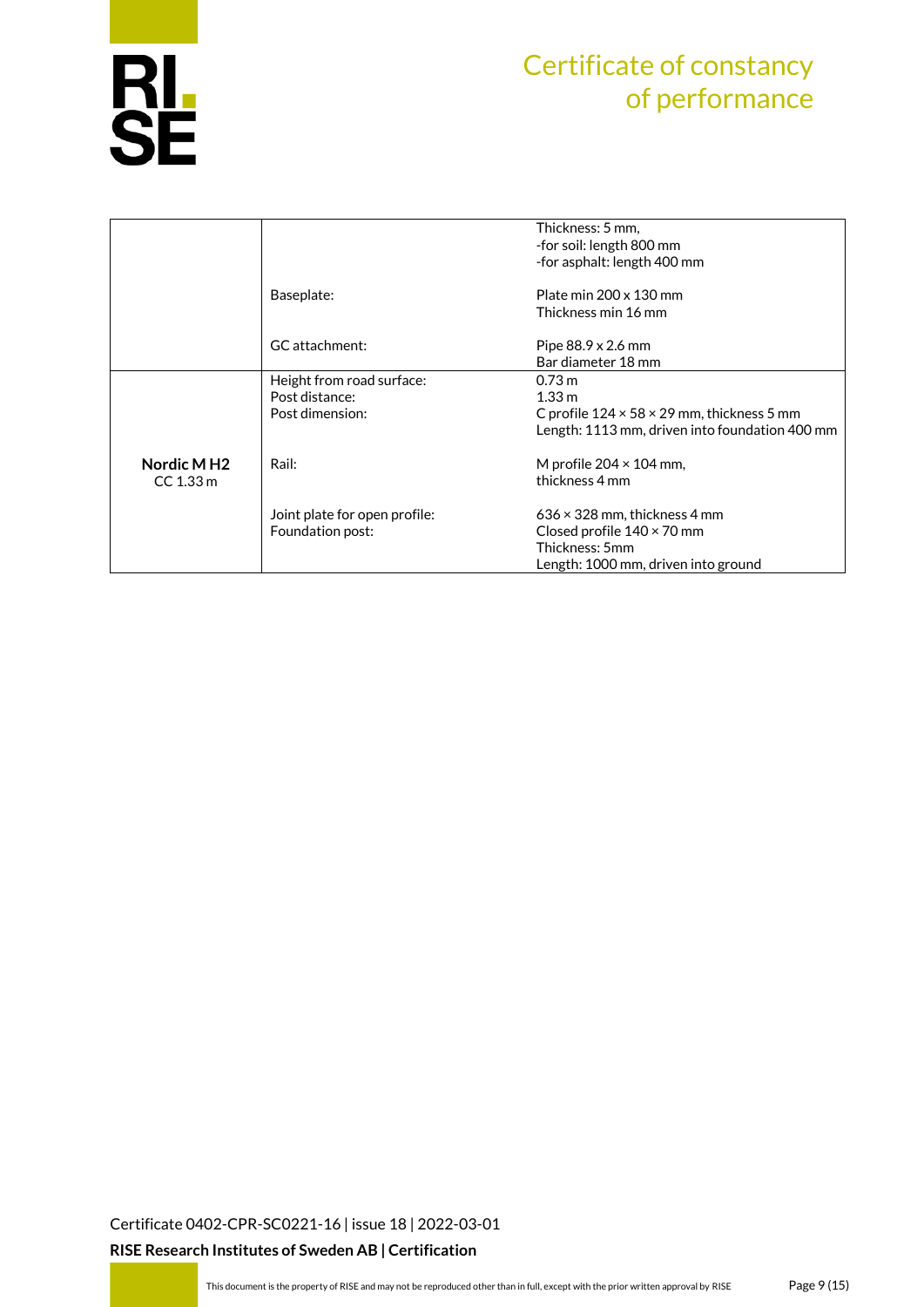

#### **Performance**

**Classification according to EN 1317-5:2007+A2:2012/AC:2012 (EN 1317-2:2010)**

| Product                                       | Containment<br>level | Impact<br>severity level | Normalized<br>working width,<br>class [m] | <b>Normalized</b><br>dynamic | Normalized<br>vehicle<br>$ $ deflection, $[m]$ $ $ intrusion class, $[m]$ |
|-----------------------------------------------|----------------------|--------------------------|-------------------------------------------|------------------------------|---------------------------------------------------------------------------|
| Nordic KN2*<br>CC <sub>2m</sub>               | N <sub>2</sub>       | A                        | W5(1.7)                                   | $1.5\,$                      | ΝA                                                                        |
| Nordic KN2*<br>CC <sub>4m</sub><br>$\sim$ $-$ | N <sub>2</sub>       | А                        | W6 (2.0)                                  | 1.9                          | ΝA                                                                        |

\*ITT

| Product                                                                                    | Containment<br>level | Impact<br>severity level | <b>Normalized</b><br>working width,<br>class [m] | <b>Normalized</b><br>dynamic | <b>Normalized</b><br>vehicle<br>deflection, $[m]$ intrusion class, $[m]$ |
|--------------------------------------------------------------------------------------------|----------------------|--------------------------|--------------------------------------------------|------------------------------|--------------------------------------------------------------------------|
| Nordic SF H2 High*<br>$CC 2m h = 1.2 m$<br>Raised edge beam 100 mm<br>Post with base plate | H <sub>2</sub>       | B                        | W2(0.8)                                          | 0.5                          | VI3(0.9)                                                                 |
| Nordic SF H2 High<br>$CC 2m h=1.2 m$<br>Roadway level<br>Post with base plate              | H <sub>2</sub>       | B                        | W2(0.8)                                          | 0.6                          | VI3(0.9)                                                                 |
| Nordic SF H2 High<br>CC 2m h=1.2 m<br>Roadway level<br>Post In soil                        | H <sub>2</sub>       | B                        | W2(0.8)                                          | 0.6                          | VI3(0.9)                                                                 |
| Nordic SF H2 High<br>$CC 2m h=1.4 m$<br>Raised edge beam 100 mm<br>Post with base plate    | H <sub>2</sub>       | B                        | W2(0.8)                                          | 0.6                          | VI3(0.9)                                                                 |
| Nordic SF H2 High<br>$CC 2m h=1.4 m$<br>Roadway level<br>Post with base plate              | H <sub>2</sub>       | B                        | W2(0.8)                                          | 0.6                          | VI3(0.9)                                                                 |
| Nordic SF H2 High<br>$CC 2m h=1.4 m$<br>Roadway level<br>Post In soil<br>$*$ $ -$          | H <sub>2</sub>       | B                        | W2(0.8)                                          | 0.6                          | VI3(0.9)                                                                 |

\*ITT

[Certificate 0402-CPR-SC0221-16](#page-0-0) | issue 18 | 2022-03-01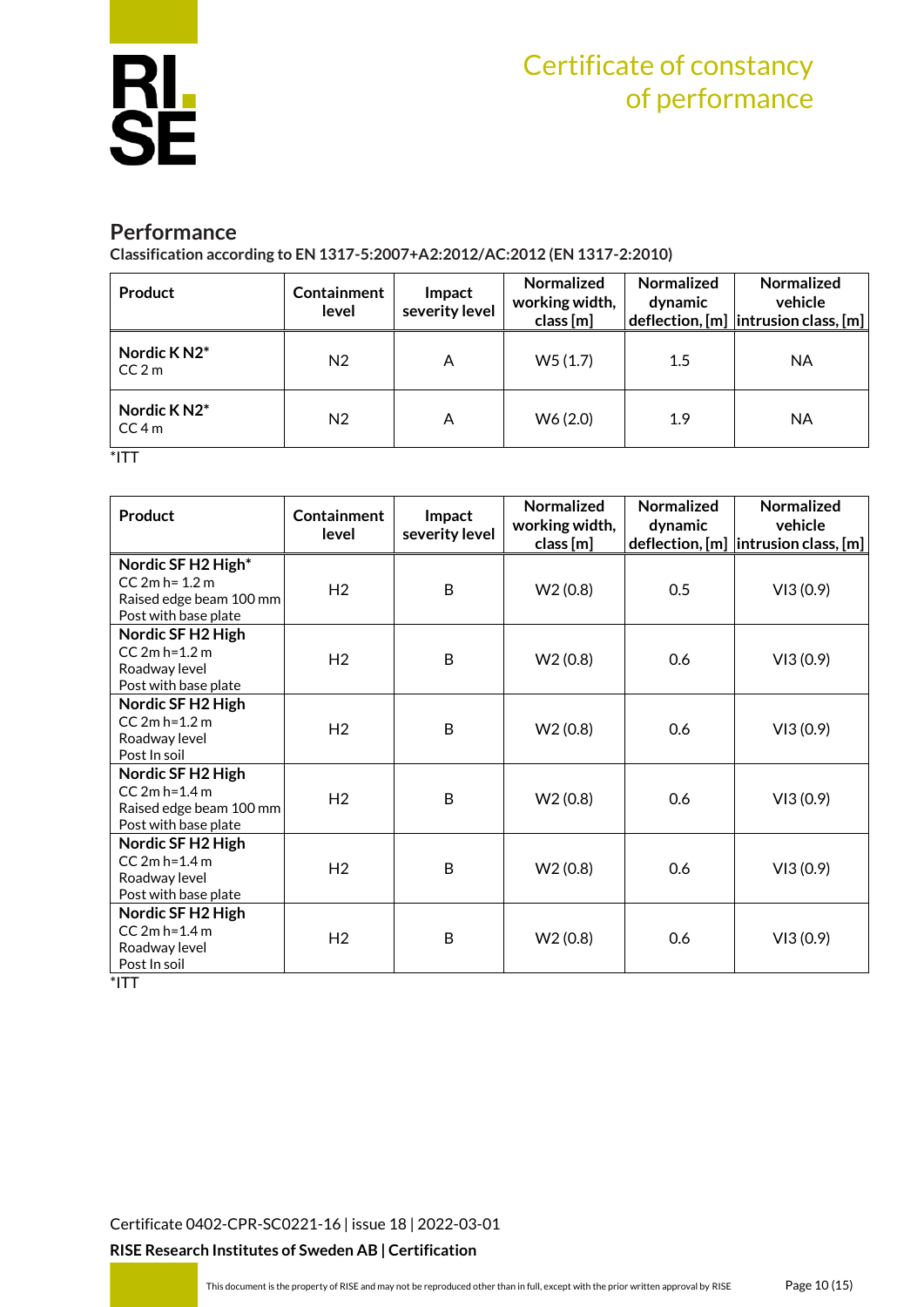# **RL<br>SE**

## Certificate of constancy of performance

| Product                                                                               | <b>Containment</b><br>level | Impact<br>severity level | Normalized<br>working width,<br>class (m) | Normalized<br>dynamic | Normalized<br>vehicle<br>deflection, [m]  intrusion class, [m] |
|---------------------------------------------------------------------------------------|-----------------------------|--------------------------|-------------------------------------------|-----------------------|----------------------------------------------------------------|
| Nordic W <sub>N2</sub> *<br>CC <sub>2m</sub>                                          | N <sub>2</sub>              | A                        | W4(1.1)                                   | 0.9                   | <b>NA</b>                                                      |
| Nordic W N2*<br>$CC4$ m                                                               | N <sub>2</sub>              | A                        | W5(1.7)                                   | 1.5                   | <b>NA</b>                                                      |
| Nordic W N2-H1-L1<br>Green*<br>$CC5$ m                                                | N <sub>2</sub>              | A                        | W3(1.0)                                   | 0.9                   | <b>NA</b>                                                      |
| Nordic W N2-H1-L1<br>Green*<br>$CC5$ m                                                | H1                          | A                        | W4(1.3)                                   | 1.2                   | VI4(1.3)                                                       |
| Nordic W N2-H1-L1<br>Green*<br>$CC5$ m                                                | L1                          | A                        | W4(1.3)                                   | 1.2                   | VI4(1.3)                                                       |
| Nordic W H2 High*<br>$CC$ 2.0 $m$<br>H= 1.2 m, 1.4 m                                  | H <sub>2</sub>              | B                        | W2(0.8)                                   | 0.6                   | VI4(1.1)                                                       |
| Nordic W H2 High<br>$CC$ 1.8 $m$                                                      | H <sub>2</sub>              | B                        | W2(0.7)                                   | 0.5                   | VI4(1.1)                                                       |
| Nordic W H2 High<br>With noise barrier PC<br>plate<br>CC 2.0 m,                       | H <sub>2</sub>              | B                        | N/A                                       | N/A                   | VI4(1.1)                                                       |
| Nordic W H2 High<br>With noise barrier PC<br>plate<br>CC 1.8 m,                       | H <sub>2</sub>              | B                        | N/A                                       | N/A                   | VI4(1.1)                                                       |
| Nordic W H2 High<br>With noise barrier wood<br>screen<br>CC 2.0 m,                    | H <sub>2</sub>              | B                        | N/A                                       | N/A                   | VI4(1.1)                                                       |
| Nordic W H2 High<br>With suicide protection<br>CC 2.0 m,                              | H2                          | B                        | N/A                                       | 0.5                   | VI4(1.1)                                                       |
| Nordic WH2*<br>CC 1.8 m, h= 1.2 m<br>Raised egde beam<br>Post casted in concrete      | H <sub>2</sub>              | B                        | W3(1.0)                                   | 0.8                   | VI3(1.0)                                                       |
| Nordic WH <sub>2</sub><br>CC 1.8 m, h= 1.2 m<br>Roadway level<br>Post with base plate | H2                          | B                        | W3(1.0)                                   | 0.8                   | VI3(1.0)                                                       |
| Nordic WH2<br>CC 1.8 m, h= 1.2 m<br>Raised edge beam<br>Post with base plate          | H <sub>2</sub>              | B                        | W3(1.0)                                   | 0.7                   | VI3(0.9)                                                       |

[Certificate 0402-CPR-SC0221-16](#page-0-0) | issue 18 | 2022-03-01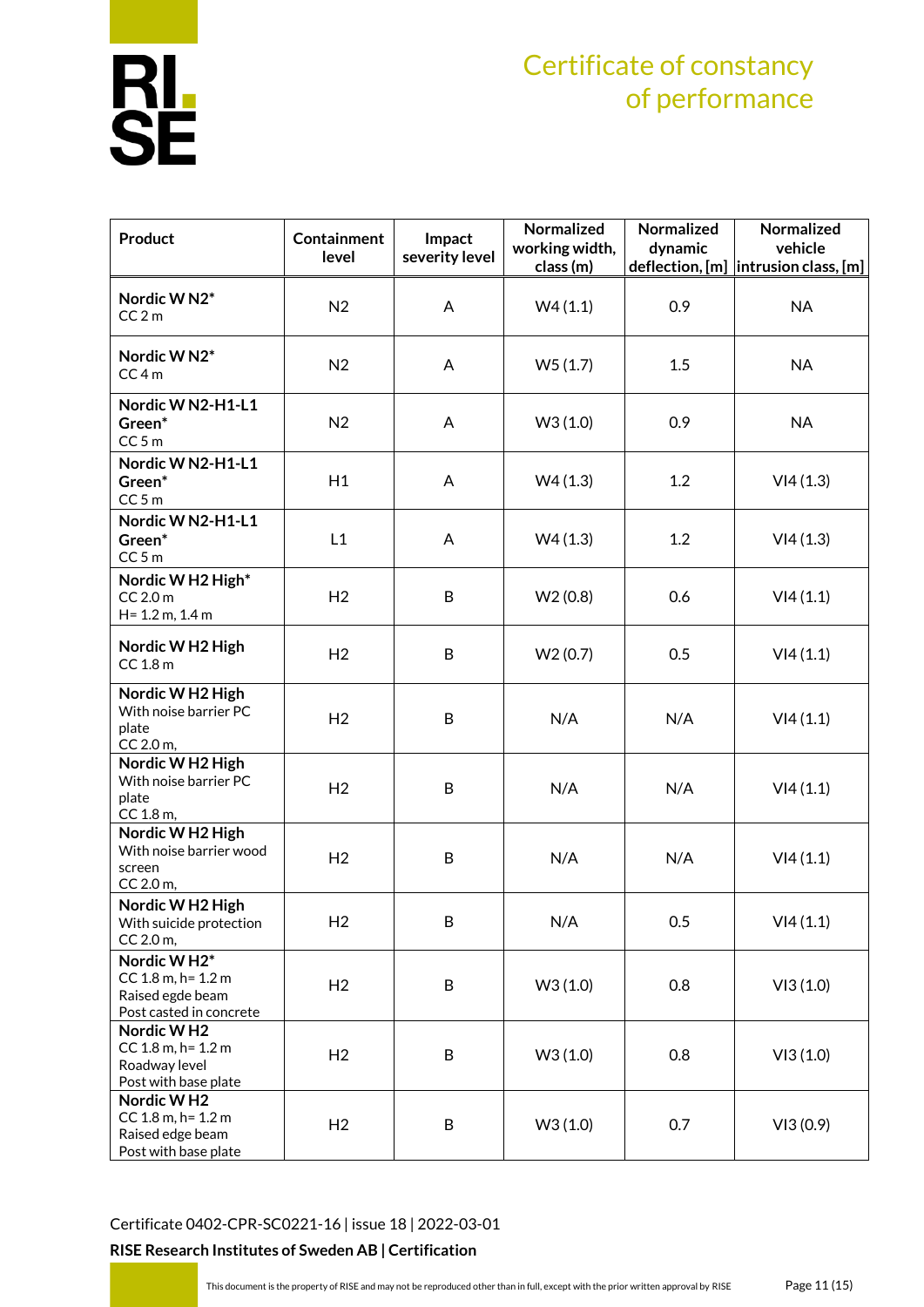

| Nordic WH <sub>2</sub><br>$CC$ 1.8 m, h= 1.2 m<br>Roadway level<br>Post In soil              | H <sub>2</sub> | B | W3 (0.9) | 0.8 | VI3(1.0) |
|----------------------------------------------------------------------------------------------|----------------|---|----------|-----|----------|
| Nordic W <sub>H2</sub><br>CC $1.8$ m, h= $1.4$ m<br>Raised edge beam<br>Post with base plate | H <sub>2</sub> | B | W3(1.0)  | 0.8 | VI3(0.9) |
| Nordic W <sub>H2</sub><br>CC $1.8$ m, h= $1.4$ m<br>Roadway level<br>Post with base plate    | H <sub>2</sub> | B | W3(1.0)  | 0.9 | VI3(0.9) |
| Nordic W <sub>H2</sub><br>CC $1.8$ m, h= $1.4$ m<br>Roadway level<br>Post In soil            | H <sub>2</sub> | B | W3(1.0)  | 0.9 | VI3(1.0) |

 $*$ ITT

[Certificate 0402-CPR-SC0221-16](#page-0-0) | issue 18 | 2022-03-01 **RISE Research Institutes of Sweden AB | Certification**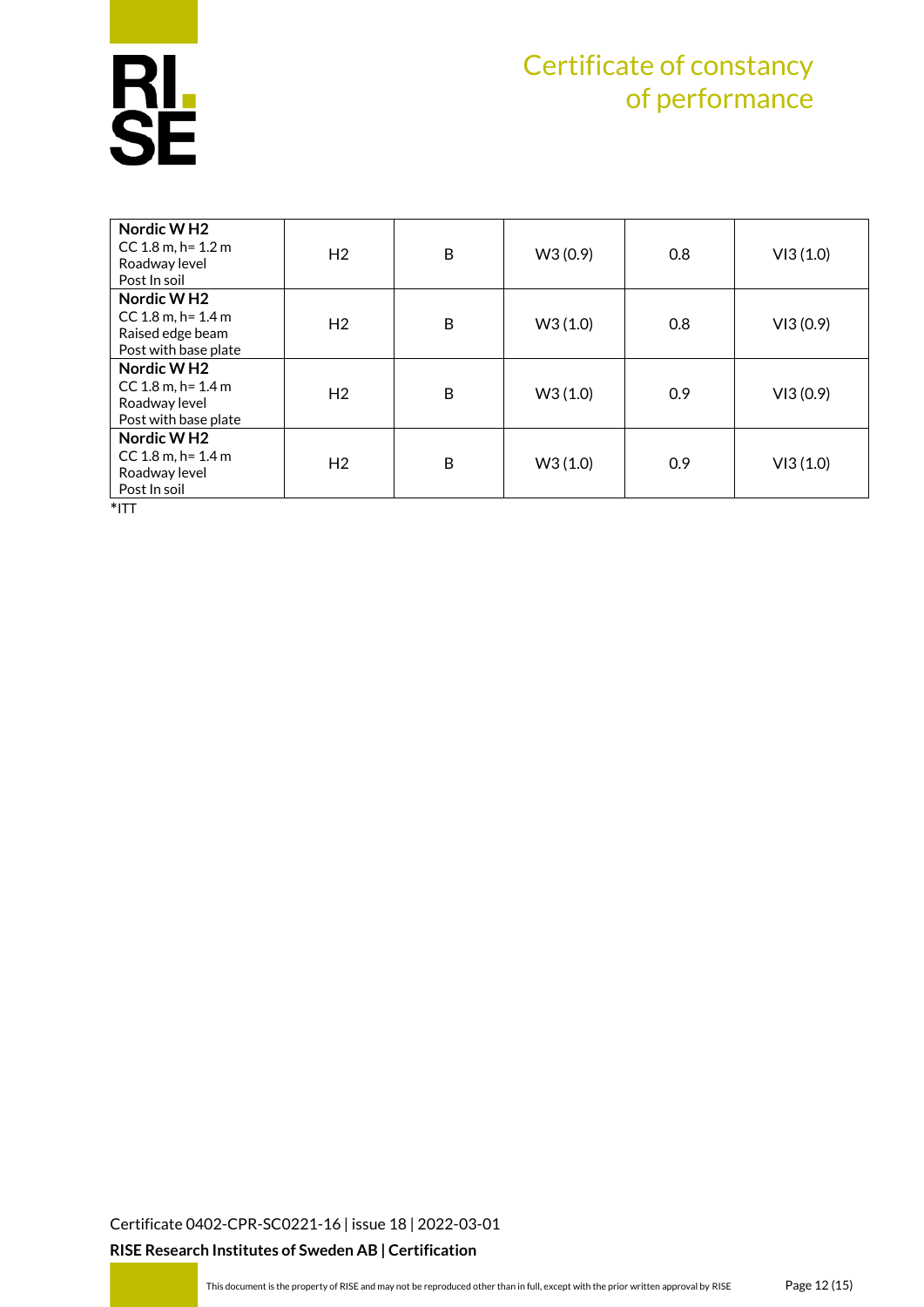# **RL<br>SE**

## Certificate of constancy of performance

| Product                                                                       | <b>Containment</b><br>level | Impact<br>severity level | Normalized<br>working width,<br>class (m) | Normalized<br>dynamic | Normalized<br>vehicle<br>deflection, [m]  intrusion class, [m] |
|-------------------------------------------------------------------------------|-----------------------------|--------------------------|-------------------------------------------|-----------------------|----------------------------------------------------------------|
| Nordic R H2 High*<br>CC 2.0 m,                                                | H <sub>2</sub>              | B                        | W2(0.7)                                   | 0.5                   | VI3(1.0)                                                       |
| Nordic R H2 Low*<br>CC 2.0 m,                                                 | H <sub>2</sub>              | A                        | W4(1.2)                                   | 1.1                   | VI5(1.5)                                                       |
| Nordic R H2 High<br>CC 2.0 m,<br>H= 1.2 m, 1.4 m                              | H <sub>2</sub>              | B                        | W2(0.8)                                   | 0.6                   | VI3(1.0)                                                       |
| Nordic R H2 High<br>$CC$ 1.8 $m$                                              | H <sub>2</sub>              | B                        | W2(0.7)                                   | 0.5                   | VI3(1.0)                                                       |
| Nordic R H2 High<br>With noise barrier PC<br>plate<br>CC 2.0 m,               | H <sub>2</sub>              | B                        | N/A                                       | 0.4                   | VI3(1.0)                                                       |
| Nordic R H2 High<br>With noise barrier PC<br>plate<br>CC 1.8 m                | H <sub>2</sub>              | B                        | N/A                                       | 0.4                   | VI3(1.0)                                                       |
| Nordic R H2 High<br>With noise barrier wood<br>screen<br>$CC$ 2.0 $m$         | H <sub>2</sub>              | B                        | N/A                                       | 0.5                   | VI3(1.0)                                                       |
| Nordic R H2 High<br>With suicide protection<br>CC 2.0 m,                      | H <sub>2</sub>              | B                        | N/A                                       | 0.5                   | VI3(1.0)                                                       |
| Nordic R N2*<br>$CC$ 4.0 $m$                                                  | N <sub>2</sub>              | A                        | W3 (0.9)                                  | 0.8                   | N/A                                                            |
| Nordic R H4b<br>$CC$ 2.0 $m$                                                  | H <sub>4</sub> b            | B                        | W3 (0.9)                                  | 0.8                   | VI4(1.3)                                                       |
| Nordic R H4b<br>$CC$ 2.2 $m$                                                  | H <sub>4</sub> b            | B                        | W3(1.0)                                   | 0.8                   | VI4(1.3)                                                       |
| Nordic R H4b<br>with Nordic BS Nordre<br>cc 2.0 m                             | H4b                         | B                        | <b>NA</b>                                 | 0.7                   | VI4(1.2)                                                       |
| Nordic R H4b<br>with Nordic BS Nordre<br>ver. 2<br>cc 2.0 m                   | H <sub>4</sub> b            | B                        | <b>NA</b>                                 | 0.7                   | VI4(1.2)                                                       |
| Nordic R H4b<br>with 50 mm gap between<br>footplate and edge beam<br>cc 2.0 m | H4b                         | B                        | W3 (0.9)                                  | 0.7                   | VI4(1.2)                                                       |

[Certificate 0402-CPR-SC0221-16](#page-0-0) | issue 18 | 2022-03-01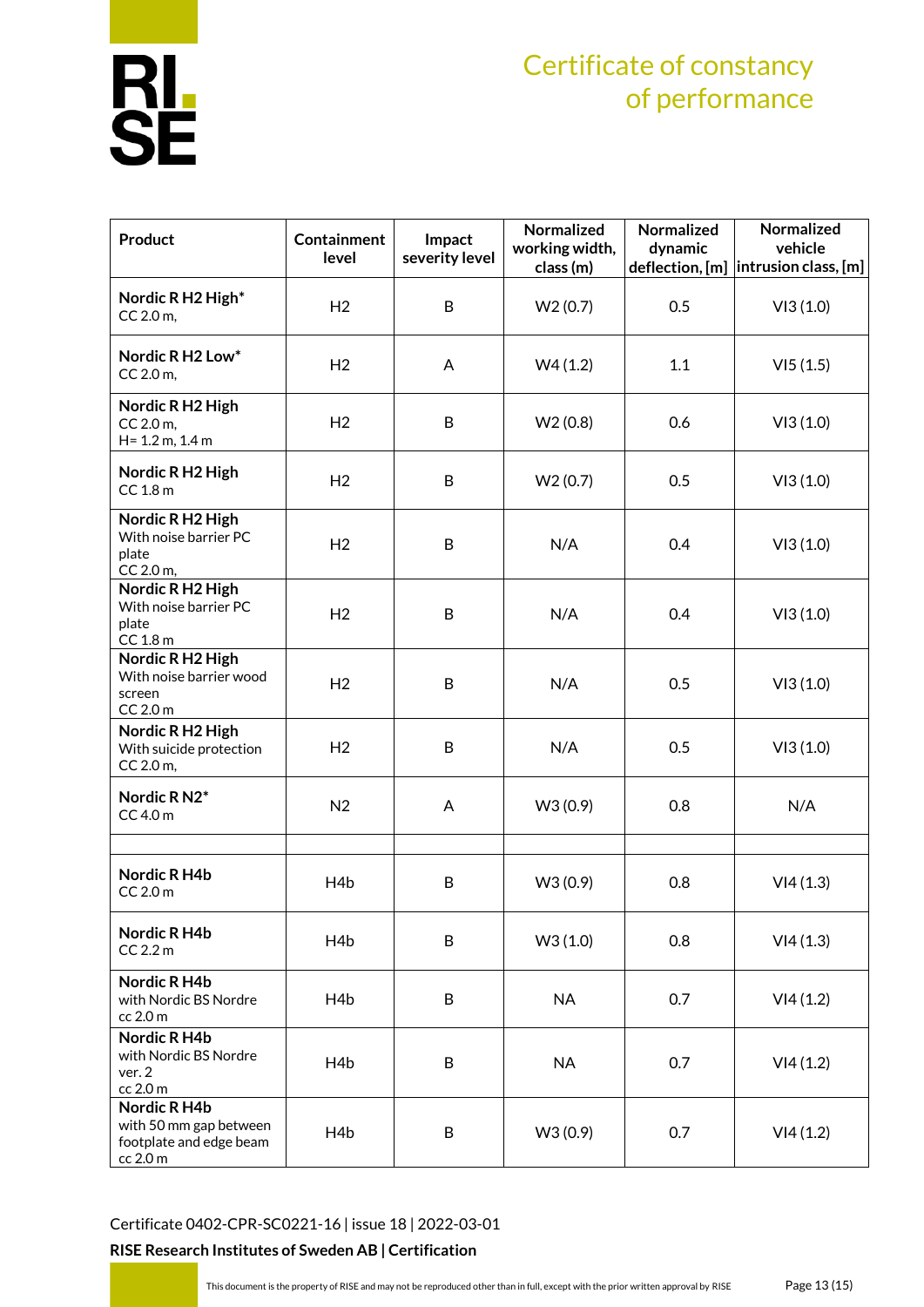

| Nordic R H4b<br>edge beam at asphalt<br>level<br>cc 2.0 m                 | H <sub>4</sub> b | B | W3(1.0)   | 0.8 | VI4(1.2) |
|---------------------------------------------------------------------------|------------------|---|-----------|-----|----------|
| Nordic R H4b<br>with Nordic Suicide<br>Protection<br>cc 2.0 m             | H <sub>4</sub> b | B | <b>NA</b> | 0.7 | VI4(1.2) |
| Nordic R H4b<br>with Nordic BS NB<br>cc 2.0 m                             | H <sub>4</sub> b | B | <b>NA</b> | 0.7 | VI4(1.2) |
| Nordic R H4b<br>with Skuru screen<br>cc 2.0 m                             | H <sub>4</sub> b | B | <b>NA</b> | 0.7 | VI4(1.2) |
| Nordic R H4b<br>with alternative baseplate<br>cc 2.0 m                    | H <sub>4</sub> b | B | W3 (0.9)  | 0.8 | VI4(1.3) |
|                                                                           |                  |   |           |     |          |
| <b>Nordic R H4b Ground</b><br>$CC$ 2.0 $m$                                | H4b              | A | W5(1.5)   | 1.1 | VI5(1.4) |
| Nordic R H4b ground<br>with Nordic BS Nordre<br>noise barrier<br>cc 2.0 m | H <sub>4</sub> b | A | N/A       | 1.1 | VI5(1.6) |
| Nordic R H4b ground<br>with Nordic BS noise<br>barrier<br>cc 2.0 m        | H <sub>4</sub> b | A | N/A       | 1.1 | VI5(1.6) |

 $*$ ITT

[Certificate 0402-CPR-SC0221-16](#page-0-0) | issue 18 | 2022-03-01